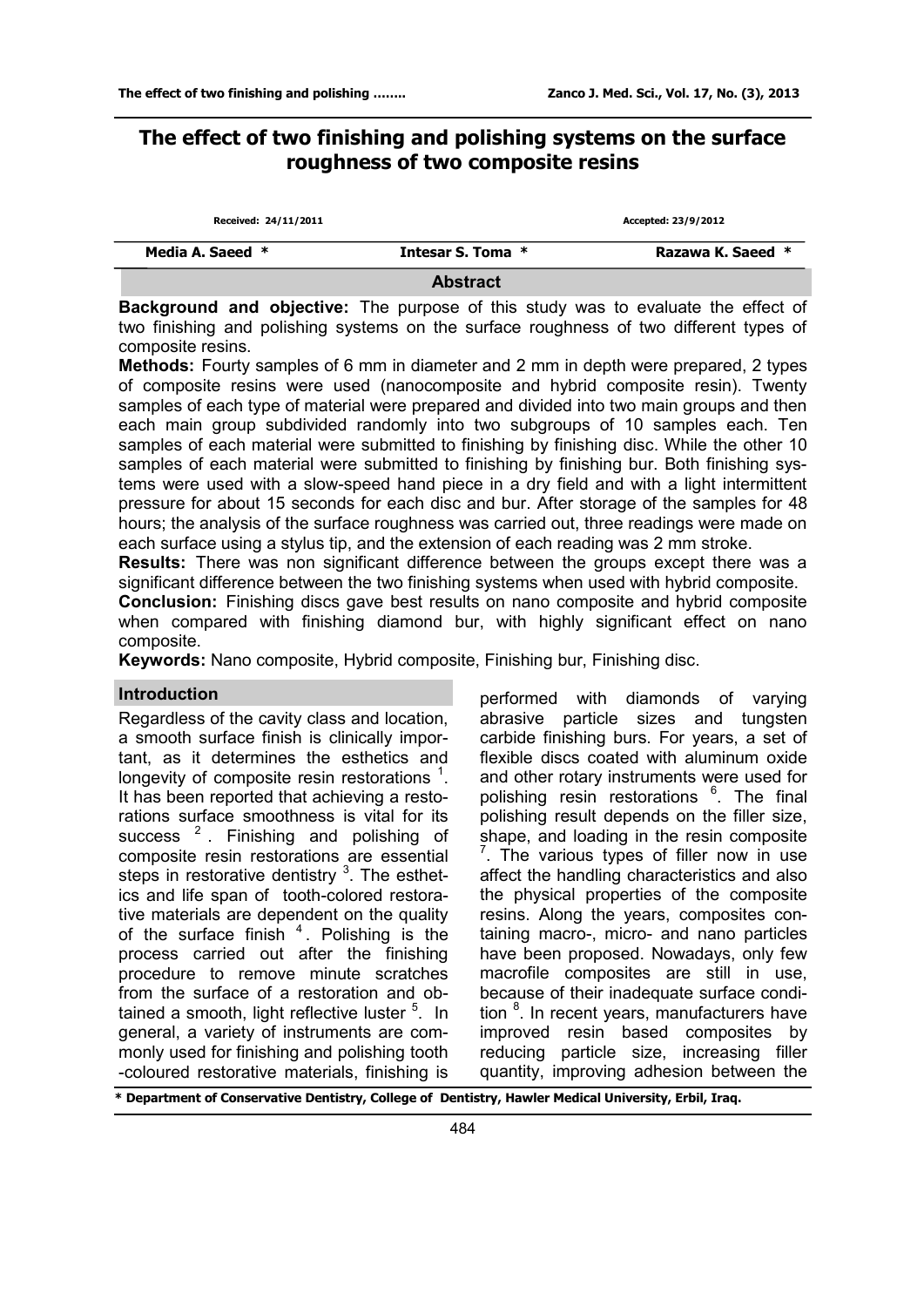filler and the organic matrix**,** and using lowmolecular- weight monomers to improve handling and polymerization <sup>9</sup>. Due to the differences in filler size and type, alternative polishing concepts were applied in this study. This study was undertaken to determine the effectiveness of two polishing systems on two types of composite resin aesthetic materials by evaluating surface roughness using a profilometer.

## **Methods**

40 samples were prepared by pouring a plastic tube 2.5cm in diameter and 2cm in height with cold cure acrylic resin. The cylindrical cavities of 6mm in diameter and 2mm in depth were cut at the center of cold cure acrylic resin blocks, by placing a metal mold on the acrylic resin at the dough stage of setting of acrylic resin. Two types of composite resins were used, 20 samples of each type of material were prepared. Specimens were randomly divided into two groups and each group then subdivided into two other groups of 10 samples each. Composite resin was inserted into the mold, a celluloid strip and a glass slab were placed over the composite resin under the load of 200 gm<sup>10</sup> to remove excess material. Then after removal of the glass slab, the sample will be light cured by halogen light curing device for 40 second according to manufacturer instructions between all

steps of the procedure. The samples were stored in distilled water in an incubator at  $37C<sup>6</sup>$   $10,11$ . Ten Samples of each material were submitted to finishing and polishing with aluminum oxide finishing disc (Rihani int, USA), on a low speed hand piece without water-cooling. The following discs were used in sequence: coarse (white), medium (blue), fine (yellow) and superfine (pink) each for 15sec.. The other 10 samples were polished with finishing bur. Then after storage for 48 hours; the analysis of the surface roughness was carried out all specimens were individually positioned in a surface recorder profilometer to verify the roughness (Ra) values of the material surface. Three readings were made on each surface using a stylus tip, and the extension of each reading was 2mm stroke.

## **Results**

By using paired t- test, there was non significant difference between all the groups at p> 0.05, except there was significant differences between the two finishing systems when used with hybrid composite at p< 0.05, Table 1, 2 and Figure 1. Generally groups of nano composite gave best results than groups of hybrid composite, especially when nano composite group finished by finishing disc.

| composite     | <b>Finishing system</b> | No. of samples | Mean of scores SD |         | <b>Std. Error</b><br>Mean |
|---------------|-------------------------|----------------|-------------------|---------|---------------------------|
| Nano          | Finishing bur           | 10             | 0.312             | ± 0.065 | 0.020                     |
| Nano          | Finishing disc          | 10             | 0.225             | ± 0.054 | 0.017                     |
| <b>Hybrid</b> | Finishing bur           | 10             | 0.444             | ± 0.198 | 0.062                     |
| <b>Hybrid</b> | Finishing disc          | 10             | 0.260             | ± 0.087 | 0.027                     |
|               |                         |                |                   |         |                           |

## **Table 1:** The descriptive statistic of roughness reading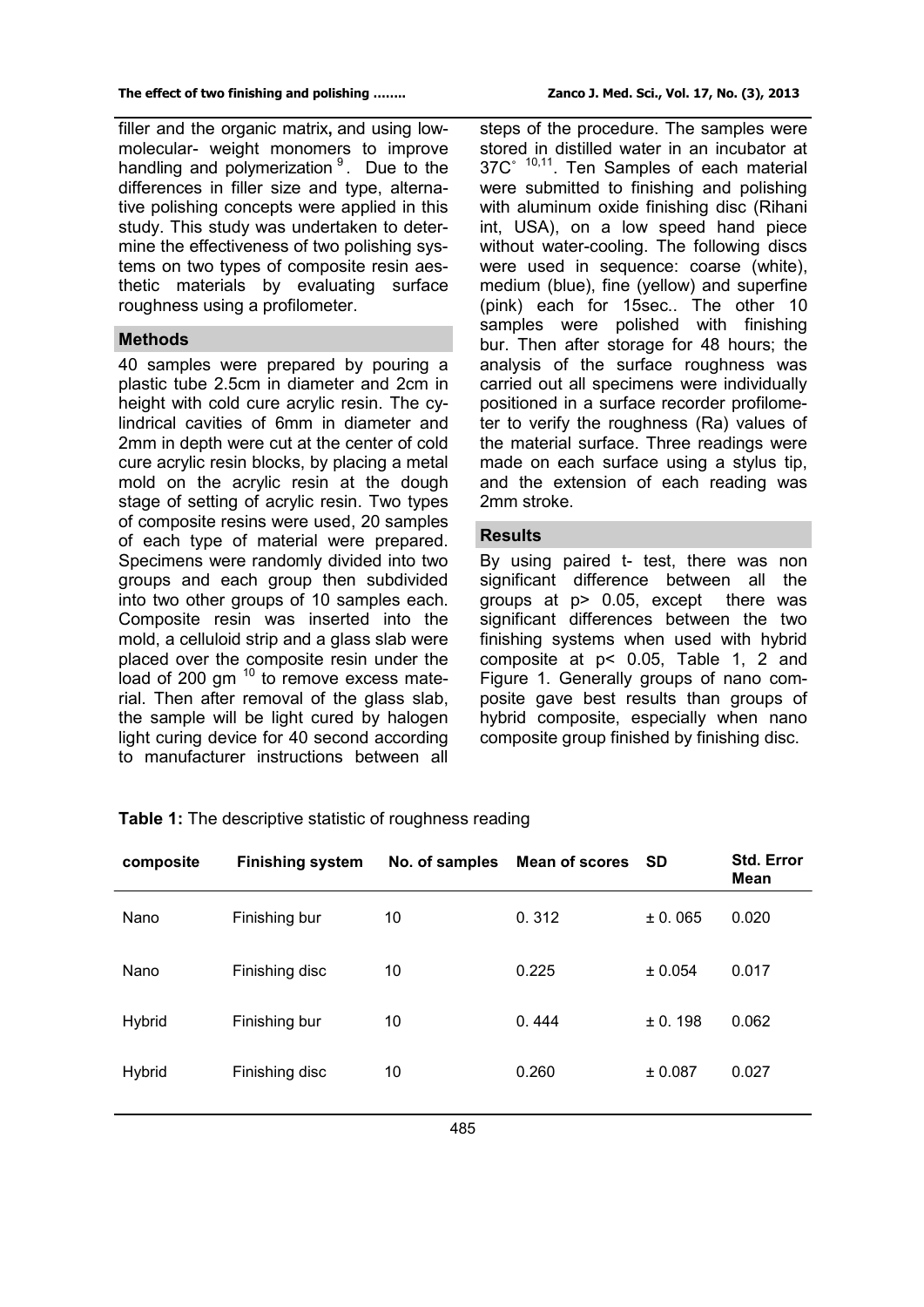| <b>Groups</b>  | techniques differences         | df | t-statistic | P-value | Sign. |  |
|----------------|--------------------------------|----|-------------|---------|-------|--|
| Nano           | Finishing disc - Finishing bur | 18 | $-3.276$    | 0.004   | HS    |  |
| Hybrid         | Finishing disc - Finishing bur | 18 | $-2.687$    | 0.015   | S     |  |
| Finishing bur  | Nano - Hybrid                  | 18 | $-1.990$    | 0.062   | ΝS    |  |
| Finishing disc | Hybrid<br>Nano-                | 18 | $-1.077$    | 0.296   | ΝS    |  |





**Figure 1:** Bar chart showing the roughness difference between the groups

Proper finishing and polishing of dental restorations are important aspects of clinical restorative procedures that enhance the longevity of restored teeth <sup>12-15</sup>, establish a functional occlusal relationship and a contour physiologically in harmony with supporting tissues. In addition, proper contour and high gloss give the restoration the appearance of natural tooth structure <sup>16</sup>. Residual surface roughness associated with improper finishing and polishing of dental restorations can result in clinical problems for both patient and the clinician. These problems include excessive plaque accumulation, gingival irritation, increased surface staining, and poor or less than optimal esthetic of the restored teeth <sup>14,17</sup>. In dentistry, surface roughness measurements

**Discussion Discussion are usually carried out with the help of a** profilometer  $18,19$ . In the current study, the profilometer was used to determine surface roughness. Arithmetical surface roughness average (Ra) is the most commonly used parameter in the assessment of surface roughness  $20-22$ . The inherent surface roughness of a restoration must be equal to or lower than the surface roughness of enamel on enamel- to – enamel occlusal contact (Ra= 0. 64) 6 **.** It has been suggested that the degree of polymerization of resin composites affects the hardness of the resin matrix. The greater the conversion rate of carbon double bonds, the higher the hardness value  $23,24$ . In the current study, in order to obtain adequate polymerization, all samples were polymerized according to the manufacturers' instructions using a halogen curing light with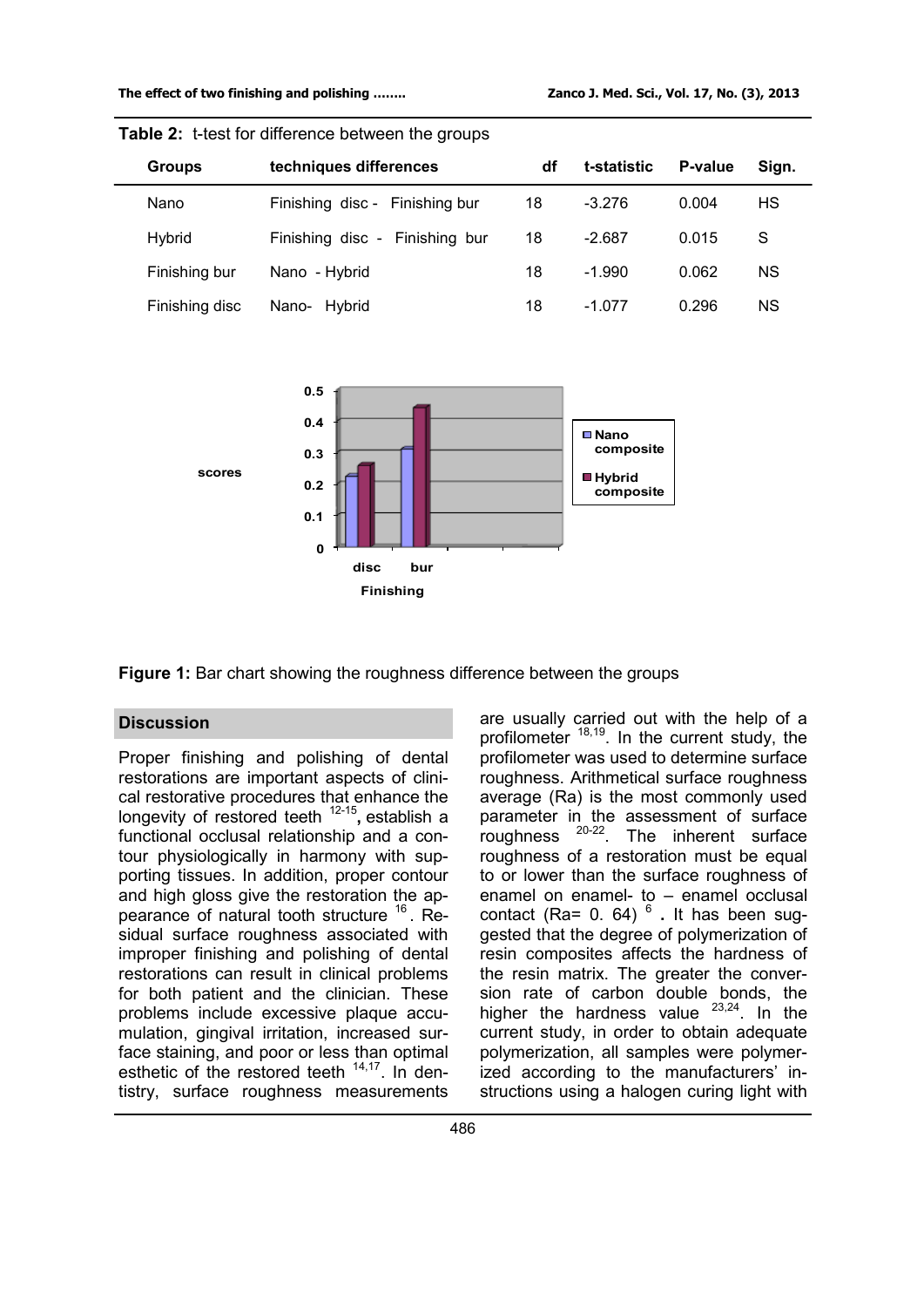constant time. Smoother composite surfaces are obtained when the material was cured against a polyester matrix <sup>25-30</sup>. Even if care is taken in the placement of the matrix, removal of excess material and re-contouring of restorations are frequently necessary. However, these procedures significantly increase surface roughness. Thus, a large number of polishing techniques is available for composites <sup>31.</sup> Composite surface roughness is basically dictated by the size, hardness, and amount of filler which influences the mechanical properties of the resin composites. It is also influenced by the flexibility of the finishing material, the hardness of the abrasive and the grit size  $16,18,32,33-34$  . The hypothesis of this study was that the polishing technique and filler content of the composite resin would affect surface roughness. The results of this study support the research hypothesis. The results revealed that Composan bio-esthetic nano composite finished with aluminium oxide finishing disc showed lower surface roughness average value (Ra=0.225*M*m), due to their small filler particle size and their filler arrangement. The average size of nano composite filler particle is 25 nm and nano aggregates of approximately 75 nm<sup>35</sup>. While Composan ceram hybrid composite finished with diamond bur showed the higher surface roughness average value (Ra= 0.44*M*m), due to their harder and larger filler particle size 0.6 to 1 Mm  $^{35}$ . In addition, it has been suggested that filler size and load have the potential to influence the surface characteristics of a resin composite  $36$ . Filler particles should be situated as close as possible in order to protect the resin matrix from abrasives. Reduced inter particle spacing in resin composites is achieved by decreasing the size and increasing the volume fraction of fillers <sup>37</sup>. Harder filler particles are left protruding from the surface during polishing as the softer resin matrix is preferentially removed. Resin composites with larger filler particles are expected to have higher Ra value after polishing. Therefore, nano composite can be finished to a smoother

surface than the hybrid composite evaluated in this study. The present results corroborate with those found by Vera et al  $^{38}$ , Gulati and Hegde  $^5$  and Vera et al.,  $^{39}$ who demonstrated that nano composites finished with aluminum oxide disc showed the lower surface roughness and this fact is related to the small fillers size, highly loaded and more homogenously distributed in matrix. In addition to the capacity of discs to reduce fillers and matrix evenly. Also this study corroborated with Duygu et al  $37$ . Who demonstrated that hybrid composite showed high roughness average value Ra , possibly due to the size of the filler particles that were exposed after polishing or dislodge. The capacity of discs impregnated with aluminum oxide particles produces smooth surfaces is related to their ability of equally removing particles and organic matrix. Previous studies have reported that aluminum oxide disks provided the smoothest surface on resin restoratives which is related to their tendency to abrade filler particles and resin matrix equally without dislodgment the filler particles and gouging into the material 6,40. Overall, the diamond burs were less effective than aluminum oxide finishing discs for finishing the composites. These findings are in accordance with Halim et al., <sup>41</sup> and Andre et al  $42$ , who reported higher values of surface roughness for polishing with diamond burs. As expected, the diamond finishing bur produced rough surfaces on both composites. The rougher surfaces produced by the diamond burs might be related to their grain sizes and scratches might be created on the surfaces of composites. Andre et al <sup>42</sup>, reported that when diamond bur were applied, scratches and some pitting were observed on the surface of the composite, which may have been due to plucking of the filler particles during polishing. The pits were proportional to filler sizes. Also in the present study, Composan bio-esthetic nano composite showed a highly significant differences when finished with aluminum oxide finishing discs, while Composan ceram hybrid composite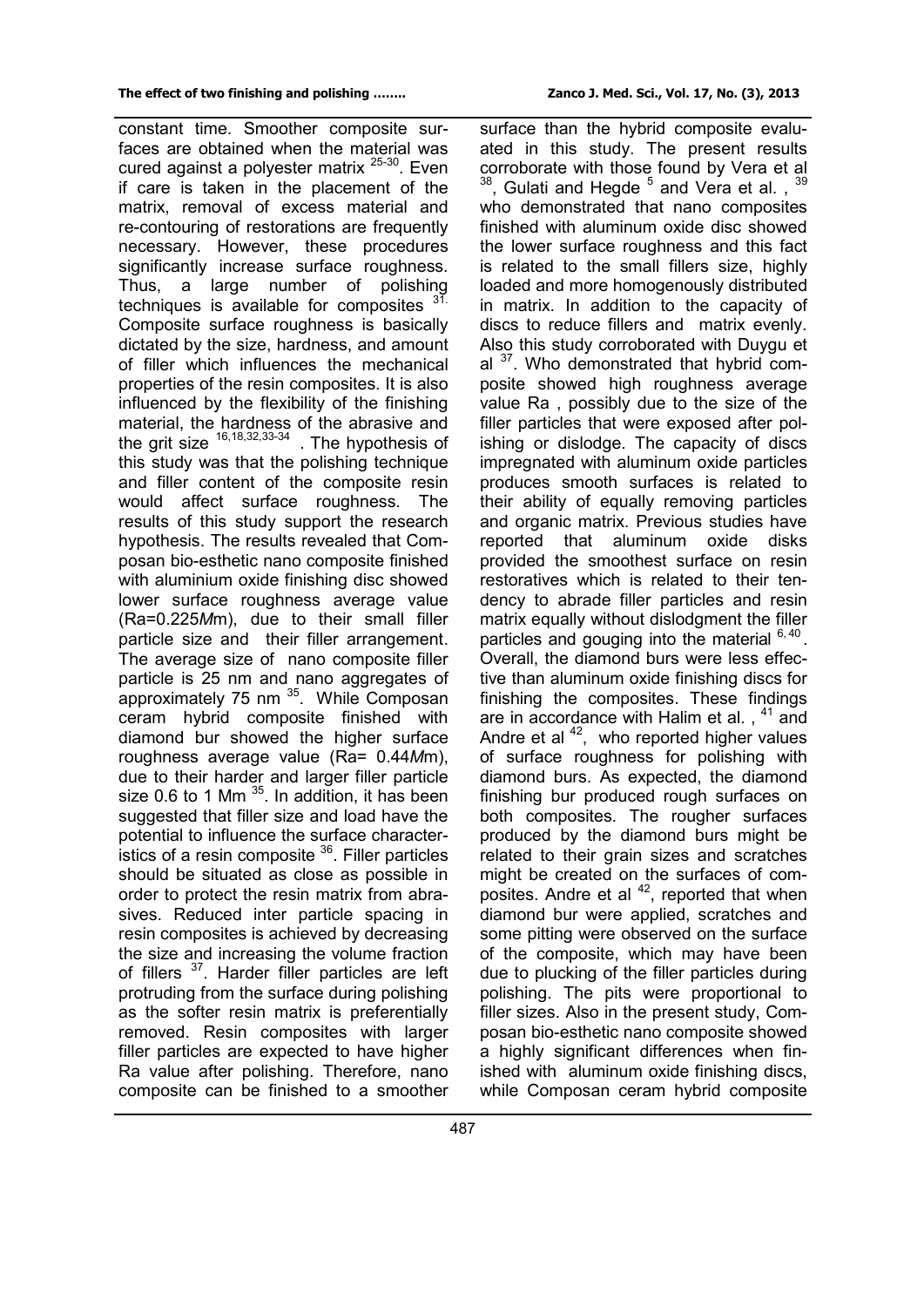showed a significant differences using the same finishing discs system when compared with a diamond finishing bur. This means aluminum oxide finishing discs produced smoothest surfaces for the two materials when compared with finishing bur. Furthermore, the finishing disc has more efficiently finished the composite surfaces for the same reasons as previously mentioned. Authors also underlined that the disc system is able to remove the surface scratches created by the finishing bur  $6,43$ . Kreistine et al.  $40$ , reported that each resin behaves according to polishing system used. Tamayo et al. <sup>36</sup>, reported that the effect of polishing systems on surface finish was material dependent. While, Vera et al.  $,^{38}$  reported that the final surface texture was material and technique dependent. In the present study the final polish obtained on a composite restoration would be determined by two factors; composition of composite with the relation to matrix and filler particles and the type of polishing system used.

#### **Conclusion**

Nano composite gave best results than hybrid composite, especially when nano composite finished by finishing disc.

#### **References**

- 1.Yap AU, Yap SH, Teo CK, Ng JJ. Finishing/ polishing of composite and compomer restoratives: effectiveness of one-step systems. *Oper Dent* 2004;29:275-9.
- 2.Ana LBM, Patricia PNS, Patricia ADS, Juliana ADB. Surface roughness and hardness of a composite resin: Influence of finishing and polishing and immersion methods. Materials Research 2010: 13(3): 409-415.
- 3.Roeder LB, Powers JM. Surface roughness of resin composite prepared by single-use and multiuse diamonds. Am J Dent 2004;17:109-12.
- 4.Dunkin RT, Chambers DW. Gingival response to class V composite resin restorations. J Am Dent Assoc 1983;106:482-4.
- 5.Gulati GS, Hegde RS. Comparative evaluation of two polishing systems on the surface texture of an aesthetic material (nano-composite): A profilometric study. Peoples Journal of Scientific Research 2010; 3(2): 17-20.
- 6.Cigdem C, Gul O. Effect of finishing and polishing procedures on surface roughness of tooth colored

 materials. Quintessence International 2009; 40 (9): 783- 789.

- 7.Tatsuo E, Werner J, Masafumi K, Andreas U, Masashi K. Surface texture and roughness of polished nanofill and nanohybrid resin composites. *Dental Materials Journal* 2010; 29(2): 213-223.
- 8.Iulia RG, Malina N, Georgescu A, Gianina I. On the surface condition of composite resins obtained by various finishing techniques. Journal of Romanian Medical Dentistry 2010; 14(4): 265-268.
- 9.Rustu G, Feridun H, Akin C, Ozden O, Ali K. Surface roughness of new microhybrid resin-based composites. JADA 2005; 136:1107-1112.
- 10.Cunha L G, Alonso R C, Santos P H, Sinhoreti M A. Comparative study of the surface roughness of ormocer-based and 'conventional composites. J Appl Oral Sci 2003; 11(4): 348-53.
- 11.Garcia F. Wang L. D'Alpino P.de Souza J. Araújo P. de Lia Mondelli R. Evaluation of the roughness and mass loss of the flowable composites after simulated tooth brushing abrasion. Braz Oral Res 2004; 18(2): 156-61.
- 12**.**Berastegui *E, Canalda C, Brau E, Miquel C.* Surface roughness of finished composite resins. *J Prosthetic Dent* 1992; 68: 742-749.
- 13.Jefferies SR, Barkmeier WW, Gwinnett AJ**.** Three composite finishing systems: a multisite in vitro evaluation. J Esthetic Dent 1992; 4:181-185.
- 14.Jefferies SR. the art and since of abrasive finishing and polishing in restorative dentistry. Dent Clin N Am 1998; 42:613-627.
- 15.Tate WH, DeSchepper EJ, Cody T. Quantitative analysis of six composite polishing techniques on a hybrid composite material. J Esthet Dent 1992; 4:30-32.
- 16.Turkun LS, Turkun M. The effect of one- step polishing system on the surface roughness of three esthetic resin composite materials. Oper Dent 2004; 29:203-211.
- 17.Shaintani H, Satou J, Satou N, Hayashihara , Inoue T. Effects of various finishing methods on staining and accumulation of Streptococcus mutans HS-6 on composite resins. Dent Mater 1985; 1:225-227.
- 18.Baseren M. Surface roughness of nanofill and nanohybrid composite resin and ormocer-based tooth-colored restorative materials after several finishing and polishing procedures. Journal of Biomaterials Applications 2004; 19(2) 121-134.
- 19.Scurria MS, Powers JM. Surface roughness of two polished ceramic materials. Journal of Prosthetic Dentistry 1994; 71(2) 174-177.
- 20.Setcos JC, Tarim B, Suzuki S Surface finish produced on resin composites by new polishing systems*. Quintessence International* 1999; 30(3) 169-173.
- 21.Pedrini D, Candido MS, Rodriques AL. Analysis of surface roughness of glass-ionomer cements and compomer. *Journal of Oral Rehabilitation* 2003; 30(7) 714-719.
- 22.Wilder AD Jr, Swift EJ Jr, May KN Jr, Thompson